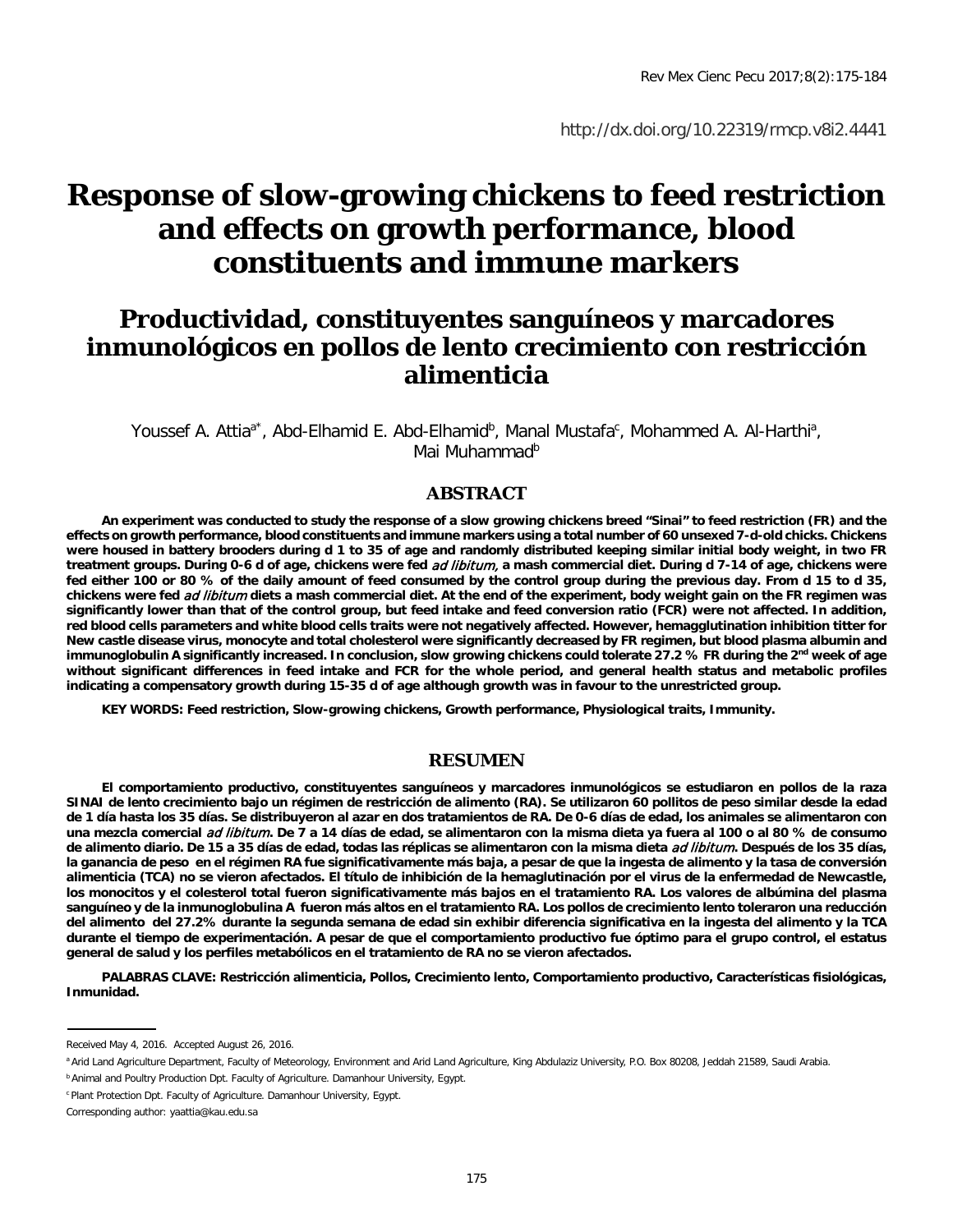#### **INTRODUCTION**

In the tropics, where grains and oilseeds are scarce or expensive, it may be appropriate to take advantage of catch-up growth and even incorporate it into normal production systems. Animals may respond differently to feed restriction (FR) during re-alimentation period when FR is removed, thus resulted in compensatory growth and reached the growth of unrestricted animals<sup>(1)</sup>.

Extensive studies in poultry, particularly in broiler chickens, demonstrated inconsistency in the compensatory growth due to genetic factors, FR period, duration and verity of FR, the feeding regimen during the re-alimentation period<sup>(2,3,4)</sup>. In literature, FR was reported to improve feed utilization, decrease fat deposition and decrease leg problems in broiler chickens*<sup>P</sup>* (5)*<sup>P</sup>*. However, it seems that there is a critical time in broilers from hatch to 21 d of age, when nutritional manipulation can cause a catch-up growth. Fed-restricted broilers displayed similar growth at market as the FR for 4 and 6-d and the control group showed similar postrestriction growth and market weights<sup>(6)</sup>. The FR for 6 h of feeding mash diet increased growth<sup>(7)</sup>. The catch-up growth of slow-growing/native chicks to cope with early FR are interesting as shortage of feeds is a problem in many developing countries. On the other hand, studies on slow-growing chicks rare, however, they may have higher adoption to FR because of lower growth and less nutrient requirements than fast-growing chicks. Therefore, this research was conducted to expand the knowledge of catch-up growth in slow-growing chicks in terms of productive performance, physiological traits, and immunity.

#### **MATERIAL AND METHODS**

#### Chickens, diet and experimental design

A total of 60 unsexed chicks of native chickens' breeds (Sinai) were used in this study. Chicks were randomly distributed into two feed restriction treatment groups keeping similar body weight at 7 d of age. Each treatment was replicated five times of six unsexed chicks each. During 0-6 d of age, chickens were fed *ad libitum* commercial diets

containing adequate nutrients for growth, 22.92 % crude protein (CP) and 12.72 MJ ME/kg diet with adequate amino acids, minerals and vitamins. During d 7-14 of age, chicks were fed either 100 or 80 % of the daily amount of feed consumed by the control group during the previous day. From d 15 to 35, chickens were fed *ad libitum* diets containing 21.1 % CP and 12.98 MJ ME/kg until the end of the experiment.

#### **Husbandry**

Chicks were housed in battery brooders during d 1 to 35 of age and vaccinated with Hitchiner + IB + Gambaro, Influenza H5 N2, Colon30, Gambaro 123, Colon79 and Lasota at d 7, 9, 10, 16, 20 and 30 of age. During the experiment, the ambient temperature and the relative humidity were 31.4  $\pm$ 4 °C and 44.9  $\pm$  6 %, respectively; with 24 h light in day one, and 23:1 light-dark cycle during d 2 to 35 of age.

#### Measurements

Chickens were weighed (g) on replicate basis at d 7, 14, 28, and 35 of age. Chicks were weighed in the morning before offering feed, while body weight gains were predicated by deducting body weight at end of each period from the initial body weight at the same period per replicate. Feed intake per replicate was recorded during the periods 7-14, 7-28 and 7-35 d of age. Feed conversion ratio (kg feed/kg gain) per replicate was calculated as the units (g) of feeds needed to yield one unit (g) of growth during the 7-14, 7-28 and 7-35 d of age. Survival rate was presented as number of lived chickens at the termination of the experiment in each group as relative to the initial number of chicks in each treatment.

At 35 d of age, six chickens comprising three males and three females representing all treatment replicates were selected randomly from each treatment, weighed after overnight fasting, slaughtered according to the Islamic method, bleed, and feather picked. The lymphoid organs thymus, bursa of Fabricius and spleen, were separated and individually weighed and expressed as relative to live body weight. At 14 and 35 d of age, blood samples (n= 6 chickens per treatment representing all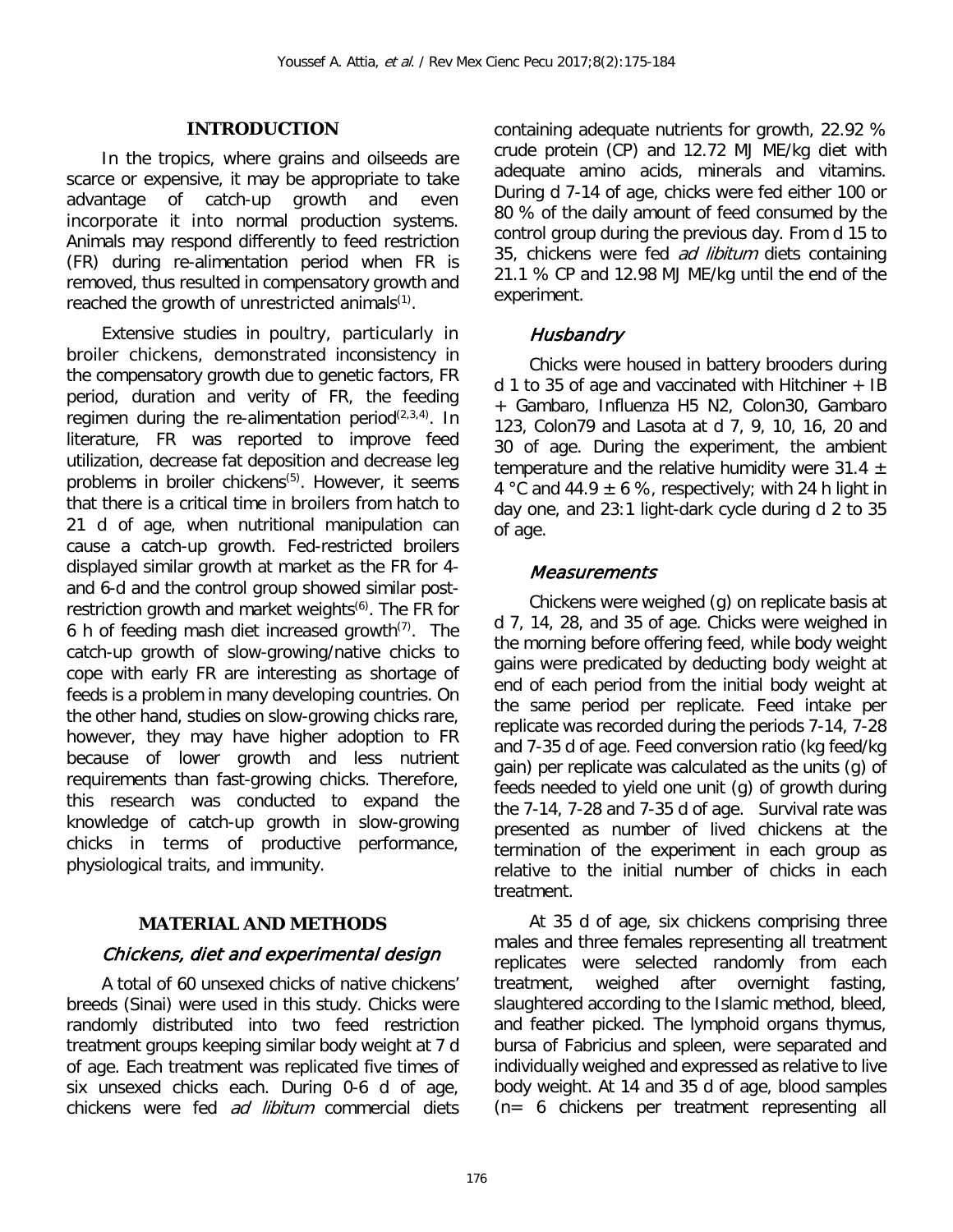treatment replicates at each age, which were selected randomly) were taken from the wing-vein of chickens before access to feed and water. The blood samples were collected in two clean dry centrifuge tubes with or without an anti-coagulant (heparin). The one with heparin was used for determination of blood hematology, phagocytic activity (PA) and phagocytic index (PI). Then the tubes were centrifuged at 3,000 rpm for 20 min to clearly separate serum and plasma. Serum and plasma were stored at -20 °C until analysis. Blood biochemical constituents were determined using commercial diagnostic kits purchased from Diamond Diagnostic company (23 EL-Montazah St. Heliopolis, Cairo, Egypt), while blood hematology were performed as cited by Attia *et al*<sup> $(8,9)$ </sup>. Plasma tri iodo threonine  $(T_3)$  and thyroxine  $(T_4)$  were determined according to the method of Young et  $a^{(10)}$ . Phagocytic activity and phagocytic index were determined as cited by Kawahara *et al*<sup>(11)</sup>. The serum antibody against New Castle disease virus (NDV) and avian influenza virus (AIV) was done via haemagglutination inhibition (HI) test(12,13**)** . The antibody titer for infectious bursa disease virus (IBDV) was carried out according to Cosgrove $(14)$ . Bactericidal activity (BacA) in serum was according to Rainger  $et \, al^{(15)}$ .

#### Statistical analyses

Analysis of variance was done using one-way ANOVA of  $SAS@^{(16)}$  for growth performance and two-ways for traits containing two factors such as feed restriction and sex or age of chickens. All the

percentages were transformed to log<sup>10</sup> to normalize data distribution. Mean difference at  $P\leq 0.05$  was tested using the Student Newman Keuls test<sup>(16)</sup>. Survival rate was analyzed using chi-square test.

#### **RESULTS AND DISCUSSION**

#### Growth performance

Table 1 indicates the effect of FR on growth, feed intake and FCR and survival rate. FR significantly decreased growth during d 7-14, 7-28 and 7-35 of age. It was found that 27.2 % FR during the 2<sup>nd</sup> wk of age had long term negative effect on growth of Sanai chickens (for example, 31.6, 14.6 and 11.7 % during 7-14, 7-28 and 7-35 d of age, respectively). These indicated a compensatory growth during 14-28 and 14-35 d of age without induction of complete recovery at the termination of the experiment (88.3 %). The decreased growth of FR group during the FR period coincided with lowered nutrients intake (72.8 %), which account for 86 % of the decrease in growth. Similar to the present results, growth of broilers was significantly higher for the control group than those of the FR groups(7,17,18). However, a compensatory growth in broilers following FR was reported<sup>(1,5,7)</sup>. Moreover, broilers feed restricted grow faster and were heavier at market age than the control group, while group on the 4- and 6-d FR and the control chickens have similar weight at marketing<sup>(6)</sup>. The published results indicated that most weight loss during early FR in chickens could be compensated by 20-25 d of the

| Treatment           | Body weight gain                                |                  |                  | Feed intake     |       |       | Feed conversion ratio, feed / gain | Survival           |        |             |  |
|---------------------|-------------------------------------------------|------------------|------------------|-----------------|-------|-------|------------------------------------|--------------------|--------|-------------|--|
|                     | Days                                            | Days             | Days             | Days            | Days  | Days  | Days                               | Days               | Days   | rate $(\%)$ |  |
|                     | 7-14                                            | 7-28             | 7-35             | 7-14            | 7-28  | 7-35  | 7-14                               | 7-28               | $7-35$ |             |  |
|                     | Effect of feed restriction regimen <sup>1</sup> |                  |                  |                 |       |       |                                    |                    |        |             |  |
| Control             | 38 <sup>a</sup>                                 | 205a             | 230 <sup>a</sup> | 92a             | 550   | 701   | 2.421                              | 2.683 <sup>b</sup> | 3.047  | 90.0        |  |
| Feed<br>restriction | 26 <sup>b</sup>                                 | 175 <sup>b</sup> | 203 <sup>b</sup> | 67 <sup>b</sup> | 562   | 716   | 2.577                              | 3.211a             | 3.527  | 87.7        |  |
| <b>SEM</b>          | 2.04                                            | 9.90             | 8.69             | 6.85            | 20.32 | 37.70 | 0.123                              | 0.109              | 0.148  | 2.13        |  |
| Probability level   |                                                 |                  |                  |                 |       |       |                                    |                    |        |             |  |
| <b>FR</b>           | 0.001                                           | 0.05             | 0.041            | 0.046           | 0.615 | 0.743 | 0.40                               | 0.01               | 0.061  | 0.667       |  |

Table 1. Effect of feed restriction regimen on growth performance of native strain during 7-35 d of age (g)

1=Number of observation were 5 replicates of 6 unsexed chicks each/treatment; SEM= standard error of mean, FR= Feed restriction.

a, b Differences among means within a column within each factor not sharing similar superscripts are significant (*P*<0.05).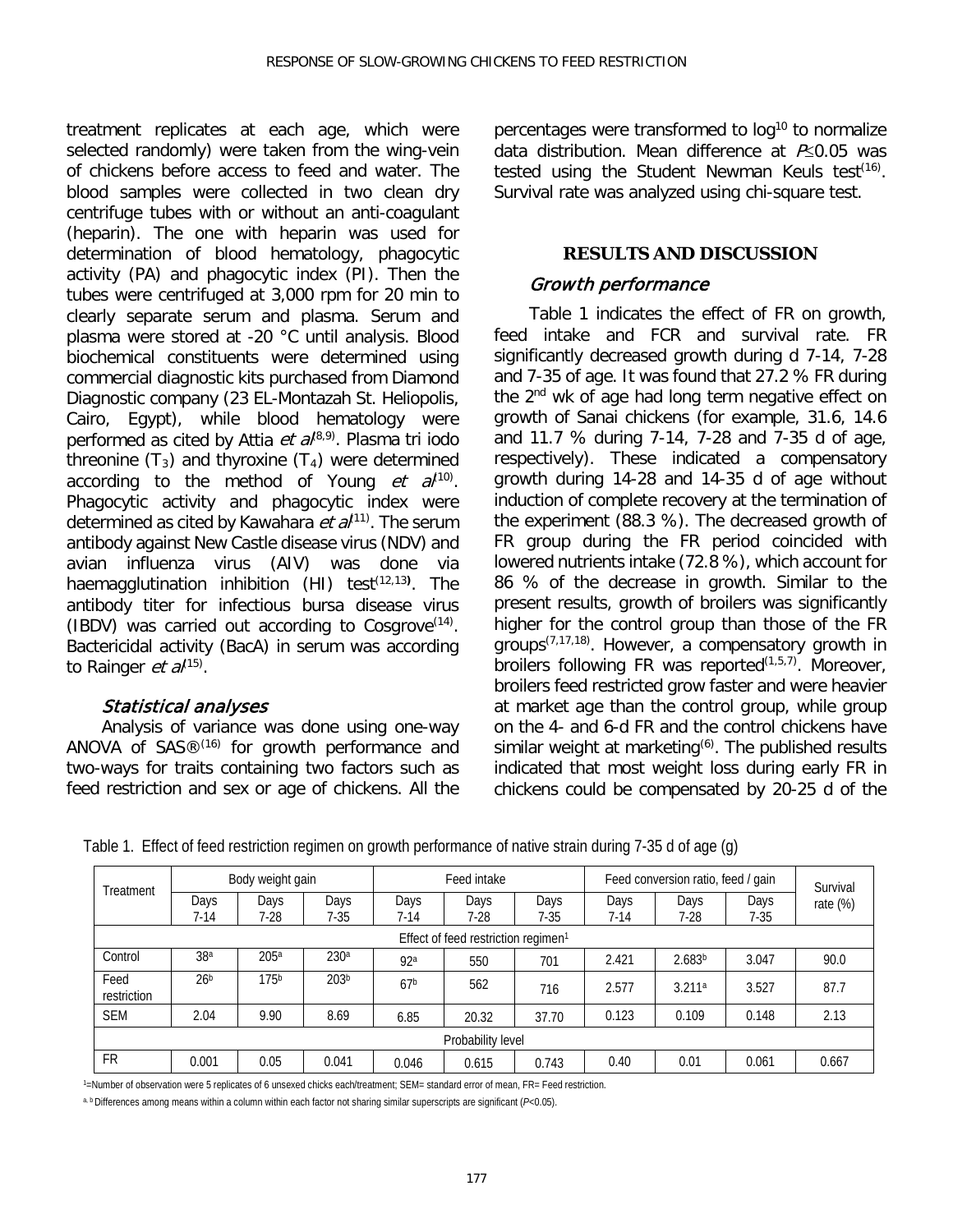re-feeding period<sup>(19)</sup>. Moreover, FR at 75 % or 50 % for 7 and 14 d period, respectively did not significantly influence the final body weight of broilers at  $42$  d of age<sup>(20)</sup>. These contradictory results about the effect of FR on the growth could be due to the duration and intensity of FR and/or strain of chickens.

Feed intake of FR group was decreased during 7-14 d of age and there was a significant difference  $(P=0.046)$  compared to the control. The realimented chickens consumed more feed by 6.6 % during d 14-35 of age; this indicates an attempt to compensate for the decrease (27.2 %) in feed intake that occurred during FR period. Similarly, feed intake at 21 d of age was significantly decreased for feedrestricted chicks<sup> $(2)$ </sup>. In addition, the feed-restricted chicks and the control groups at 63 d of age consumed similar amount of feed. In addition, FR did not affect feed intake for the whole period $(21)$ .

Feed conversion was not affected by FR treatments during the period 7-14 and 7-35 of age, but significantly impaired by 19.7 % compared to the control group, during d 7-28 of age. In concert with the current results, there was no significant effect of FR regimen on the body weight, feed

intake, and FCR in the whole period<sup>(21,22)</sup>. However, an improvement in FCR due to increased growth and decreased feed intake via FR was observed $(7)$ . Others, observed that feed efficiency for maintaining body weight may be affected by the plan of nutrition, but this was confounded by nutritional regimen and duration, growth, strain and age of chickens $(23)$ .

Survival rate was similar among the experimental groups, showing that FR had no harmful effect and correlate to the findings of other experiments(1,5,20)**.** However**,** published results indicated that FR increased survival rate due to less sudden death, ascites and skeletal disorders<sup>(24,25)</sup>.

#### Lymphoid organs, antioxidant status and immune markers

FR regimen did not have significant influence on lymphoid organs (Table 2), total antioxidant capacity (TAC), malondialdehyde (MDA), Immunoglobulin M (IgM), Immunoglobulin G (IgG), HIIBD, HIAI, Lysosome activity (LyzA), BacA, PA and PI, but immunoglobulin A (IgA) significantly increased by 3.9 % compared to the control (Table 3). On the other hand, humeral immunity HINDV decreased by 24.6 % and non-specific immune components such

Table 2. Effect of feed restriction regimen and/or sex of chickens on the absolute and relative weight of thymus, bursa and spleen at 35 d of age

| Treatment                                           |                   | Thymus (g) | Thymus (%) | Bursa (g)                              | Bursa (%) | Spleen (g) | Spleen (%) |  |  |  |  |
|-----------------------------------------------------|-------------------|------------|------------|----------------------------------------|-----------|------------|------------|--|--|--|--|
| Effect of feed restriction regimen <sup>1</sup>     |                   |            |            |                                        |           |            |            |  |  |  |  |
| Control (C)                                         |                   | 1.833      | 0.621      | 0.875                                  | 0.291     | 1.113      | 0.378      |  |  |  |  |
| Feed restriction (FR)                               |                   | 1.728      | 0.583      | 1.000                                  | 0.297     | 1.210      | 0.397      |  |  |  |  |
|                                                     |                   |            |            | Effect of sex of chickens <sup>2</sup> |           |            |            |  |  |  |  |
| Male                                                |                   | 1.827      | 0.574      | 1.153                                  | 0.349     | 1.293      | 0.406      |  |  |  |  |
| Female                                              |                   | 1.716      | 0.640      | 0.545                                  | 0.197     | 0.978      | 0.361      |  |  |  |  |
| Interaction between FR regimen and sex <sup>3</sup> |                   |            |            |                                        |           |            |            |  |  |  |  |
| С                                                   | Male              | 1.807      | 0.580      | 1.240                                  | 0.401     | 1.100      | 0.355      |  |  |  |  |
|                                                     | Female            | 1.860      | 0.661      | 0.510                                  | 0.180     | 1.127      | 0.401      |  |  |  |  |
| <b>FR</b>                                           | Male              | 1.842      | 0.570      | 1.088                                  | 0.311     | 1.438      | 0.444      |  |  |  |  |
|                                                     | Female            | 1.500      | 0.609      | 0.650                                  | 0.245     | 0.755      | 0.302      |  |  |  |  |
| <b>SEM</b>                                          |                   | 0.324      | 0.092      | 0.467                                  | 0.108     | 0.236      | 0.062      |  |  |  |  |
|                                                     | Probability level |            |            |                                        |           |            |            |  |  |  |  |
| Feed restriction                                    |                   | 0.636      | 0.745      | 0.991                                  | 0.917     | 0.945      | 0.939      |  |  |  |  |
| Sex                                                 |                   | 0.672      | 0.535      | 0.295                                  | 0.268     | 0.208      | 0.463      |  |  |  |  |
| Interaction                                         |                   | 0.565      | 0.827      | 0.785                                  | 0.535     | 0.177      | 0.173      |  |  |  |  |

1= number of observation were 6 chickens/treatment. <sup>2</sup>= number of observation were 6 chickens/sex, 3= number of observation were 3 chickens/treatment; SEM=standard error of mean.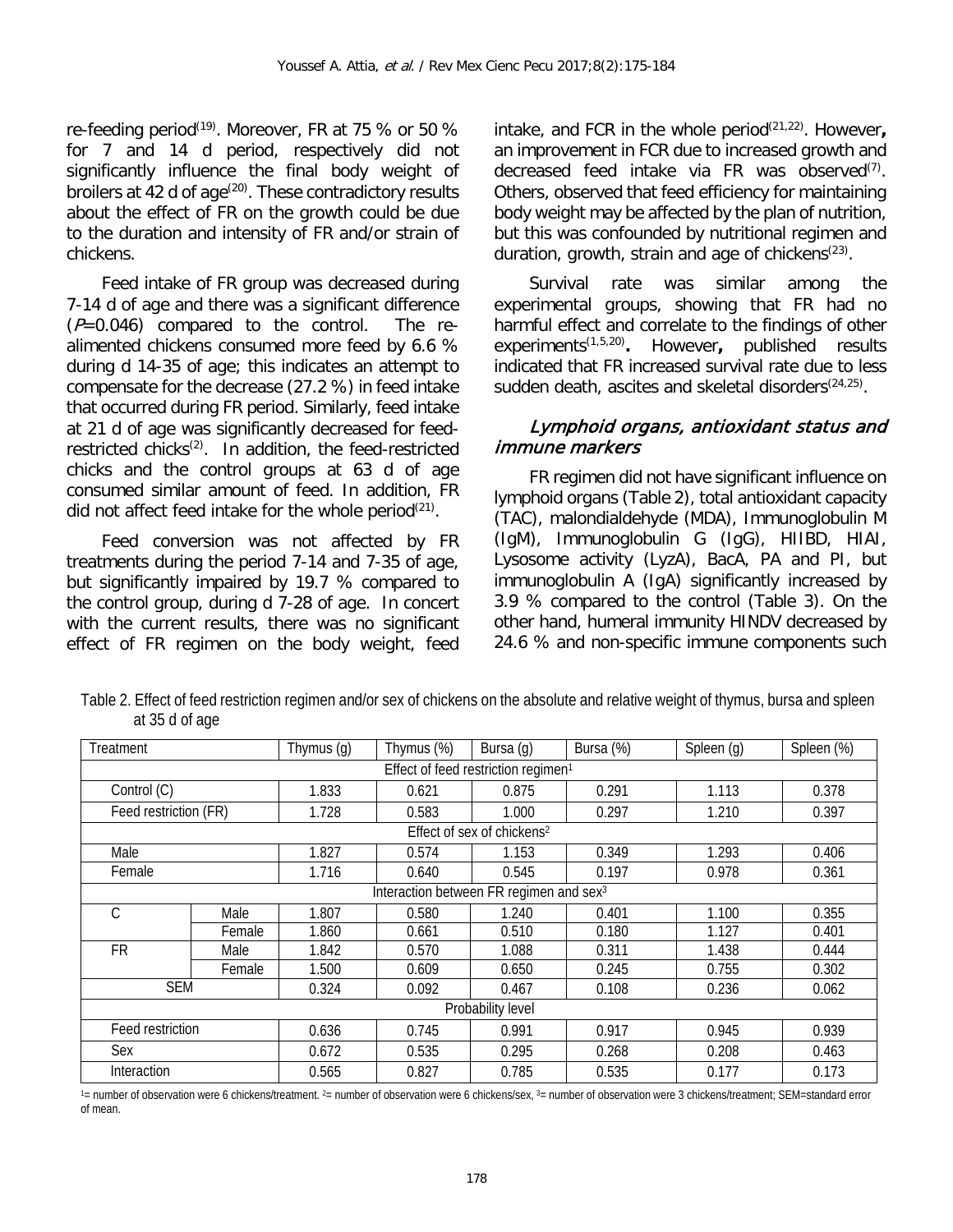| Treatment           |                                                 | <b>TAC</b><br>$(\mu$ mol/L $)$ | <b>MDA</b><br>$(\mu M/L)$ | IgA               | IgM   | lgG                | HINDV,<br>Log <sub>2</sub>                                      | HIIBD.<br>Log <sub>2</sub> | HIAI.<br>log 2 | LyzA<br>IU         | BacA<br>$(\%)$ | Phagocytes<br>activity<br>$(\%)$ | Phagocytes<br>index<br>$(\%)$ |
|---------------------|-------------------------------------------------|--------------------------------|---------------------------|-------------------|-------|--------------------|-----------------------------------------------------------------|----------------------------|----------------|--------------------|----------------|----------------------------------|-------------------------------|
|                     | Effect of feed restriction regimen <sup>1</sup> |                                |                           |                   |       |                    |                                                                 |                            |                |                    |                |                                  |                               |
| Control             |                                                 | 424.3                          | 0.997                     | 66.7 <sup>b</sup> | 221.8 | 972.9              | 3.42a                                                           | 2.75                       | 2.42           | 0.090              | 36.8           | 21.2                             | 1.55                          |
| Feed<br>restriction |                                                 | 427.9                          | 1.039                     | 69.3a             | 224.5 | 973.2              | 2.58 <sup>b</sup>                                               | 3.17                       | 2.00           | 0.088              | 36.8           | 21.1                             | 1.64                          |
|                     |                                                 |                                |                           |                   |       |                    | Effect of age <sup>2</sup>                                      |                            |                |                    |                |                                  |                               |
| 14                  |                                                 | 428.5ª                         | 1.096                     | 71.2 <sup>a</sup> | 222.4 | 970.8 <sup>b</sup> | 2.67                                                            | 2.67 <sup>b</sup>          | 2.08           | 0.088              | 36.5           | 20.7                             | 1.63                          |
| 35                  |                                                 | 423.7 <sup>b</sup>             | 0.940                     | 64.8 <sup>b</sup> | 223.9 | 975.3a             | 3.33                                                            | 3.25 <sup>a</sup>          | 2.33           | 0.090              | 37.0           | 21.6                             | 1.57                          |
|                     |                                                 |                                |                           |                   |       |                    | Interaction between FR regimen and age of chickens <sup>3</sup> |                            |                |                    |                |                                  |                               |
| $\mathcal{C}$       | 14                                              | 424.2 <sup>b</sup>             | 1.020                     | 68.7 <sup>b</sup> | 219.0 | 973.8ab            | 3.00                                                            | 2.67                       | 2.17           | 0.107a             | 37.2           | 20.2                             | 1.52                          |
|                     | 35                                              | 424.3 <sup>b</sup>             | 0.973                     | 64.7 <sup>c</sup> | 224.7 | 972.0bc            | 3.83                                                            | 2.83                       | 2.67           | 0.073 <sup>b</sup> | 36.3           | 22.2                             | 1.58                          |
| <b>FR</b>           | 14                                              | 432.8 <sup>a</sup>             | 1.172                     | 73.7 <sup>a</sup> | 225.8 | 967.7c             | 2.33                                                            | 2.67                       | 2.00           | 0.068 <sup>b</sup> | 35.8           | 21.2                             | 1.73                          |
|                     | 35                                              | 423.0 <sup>b</sup>             | 0.907                     | 64.8 <sup>c</sup> | 223.2 | 978.7a             | 2.83                                                            | 3.67                       | 2.00           | 0.107a             | 37.7           | 21.0                             | 1.55                          |
| <b>SEM</b>          |                                                 | 1.833                          | 0.077                     | 0.926             | 2.131 | 1.887              | 0.354                                                           | 0.271                      | 0.318          | 0.006              | 0.732          | 0.622                            | 0.084                         |
|                     | Probability level                               |                                |                           |                   |       |                    |                                                                 |                            |                |                    |                |                                  |                               |
| <b>FR</b>           |                                                 | 0.059                          | 0.587                     | 0.011             | 0.225 | 0.896              | 0.029                                                           | 0.140                      | 0.206          | 0.693              | 1.000          | 0.895                            | 0.288                         |
| Age                 |                                                 | 0.016                          | 0.057                     | 0.0001            | 0.490 | 0.025              | 0.074                                                           | 0.044                      | 0.442          | 0.693              | 0.503          | 0.156                            | 0.495                         |
| Interaction         |                                                 | 0.013                          | 0.172                     | 0.017             | 0.065 | 0.003              | 0.643                                                           | 0.140                      | 0.442          | 0.0001             | 0.084          | 0.097                            | 0.152                         |

Table 3. Effect of feed restriction regimen and/or age of chickens on antioxidant status and immune markers

TAC=Total antioxidant capacity; MAD= Malondialdehyde; IgA= Immunoglobulin A; IgM=Immunoglobulin MM IgG=Immunoglobulin G; HINDV= Newcastle disease; HIIBD= Infection bursa disease; HIAI=Avian influenza; lyzA=Lysosome activity; BacatA= Bactrio activity; SEM= standard error of mean.

 $1=$  Number of observation were 12 chicks/treatment,  $2=$  Number of observation were 12 chicks/age,  $3=$  Number of observation were 6 chicks/treatment/age.

a,b,c Differences among means within a column within each factor not sharing similar superscripts are significant (*P*<0.05).

as monocyte (macrophages; Table 4) decreased by 13.6 %. The increase in IgA of the FR groups indicated the stressful condition of chickens exposed to FR regimen undergo as proved by the low antibody titter to NDV and low growth at the end of the experiment. IgA involves in mucosal surface protection<sup> $(26)$ </sup>, and prevents immunoglobulin degradation by proteolytic enzymes, thus improve its survival in the harsh gut environment and protection against the multiplication of [microbes](https://en.wikipedia.org/wiki/Microbe) in<br>body secretions<sup>(27)</sup>. IgA can also prevent body secretions<sup>(27)</sup>. IgA can also prevent inflammatory influences of other immunoglobulin<sup> $(28)$ </sup>.

Age of chickens had a significant effect on TAC and IgA showing a significant decrease at 35 d of age compared to 14 d of age; but, IgG and HIIBD significantly increased. FR increased TAC and IgA of FR group at 14 d of age, but IgG and LysA were decreased. In addition, 35-d-old FR group increased IgG and LysA, revealing the positive impact of realimentation on immune response of chickens $(29,30)$ . Nonetheless, IgG of broiler chickens at 14 and 35 d of age were not significantly influenced by either quantitative FR regimen $(31)$ , qualitative FR regimen or one-third reduction in amino acids, protein and energy(32). However, there were no significant effects of FR on immune structure and function of the gut, including bursa mass, spleen mass, and total IgA content of intestinal flush samples $(33)$ .

There was significant interaction between FR regimen and age of chicks on only TAC, IgA, IgG and LysA. The results indicate that TAC and IgA of FR group at 14 d of age was significantly greater than those of the other groups, but IgG and LysA were lower than those of the control group at d 14 and FR group at d 35 of age. On the other hand, IgG and LysA of 35-d-old FR group were higher than the control at the same age. In accordance with the current results, immune response against NDV and IBD at 30th d of age was found to be lower in the FR group than the control group<sup>(34)</sup>. In addition, FR at 75 and 50 % of daily feed intake during 7-14 or 7- 21 d of age did not affect absolute and relative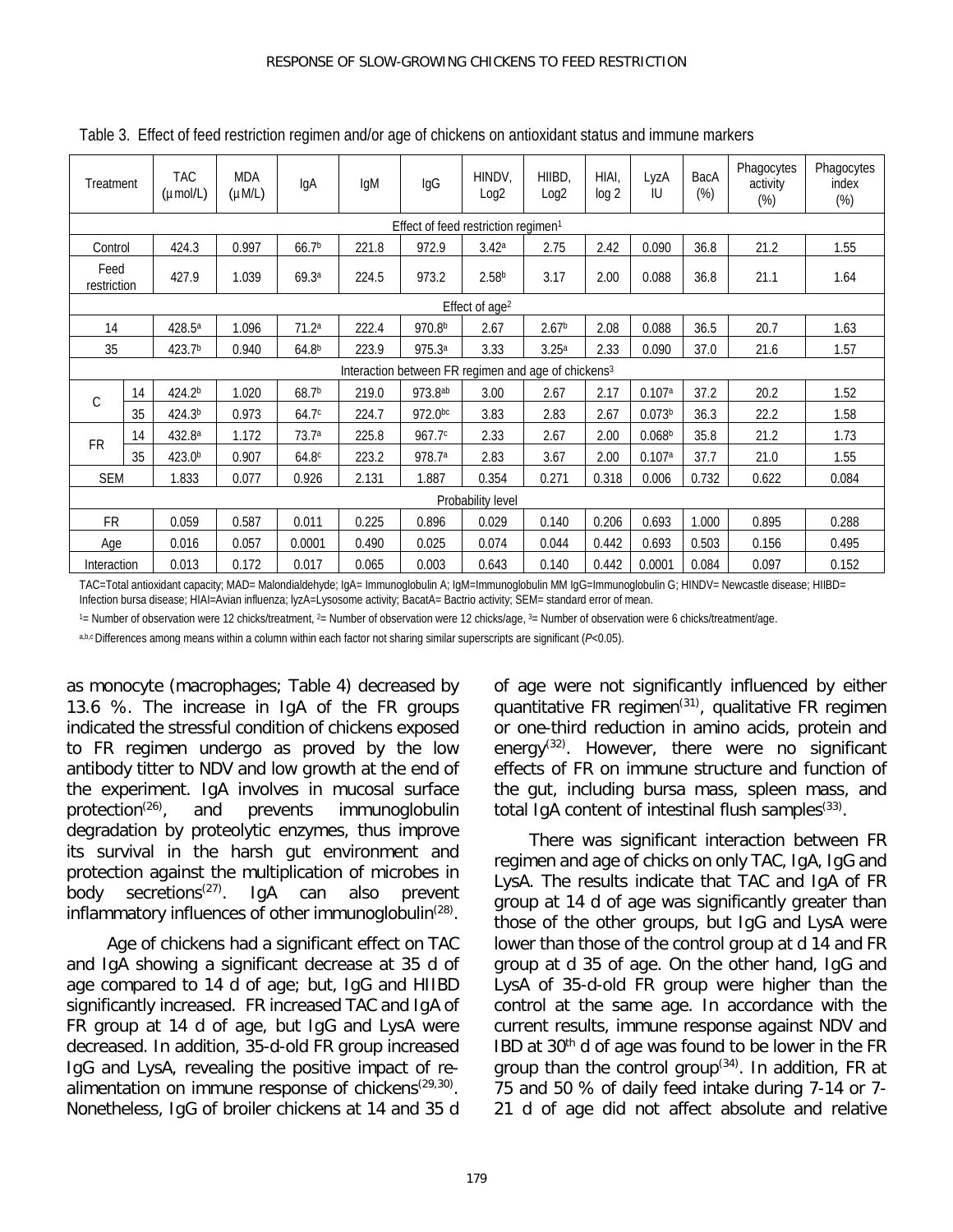weight of spleen and thymus, but groups on FR at 75 and 50 % for 7 d significantly increased Fabricius bursa compared to their counterparts groups $(20)$ . Similarly, nutritional status had a crucial role in immunity and under-nutrition can negatively affect immune function<sup>(29,31)</sup>.

#### Blood components

Table 4 shows the effect of FR regimen and age of chicks on the parameters of white and red blood cells. Obviously, FR regimen had no significant effect on most of white blood cell parameters except for monocyte, showing that lower value of FR group than that of the control group, while there was a trend for heterophile to increase ( $P\leq 0.068$ ).

Age of chickens had a significant influence on white blood cells (WBC) count and monocyte, showing higher WBC of 35-d old than those of 14 dold, but monocyte was lower. There were significant interactions between FR regimen and chickens age in the lymphocyte, herterophile and heterophile/ lymphocyte ratio. The results show that 14 d-old

chickens on FR regimen showed lower WBC count  $(P \le 0.092)$  than the other groups, but higher lymphocyte (P≤0.004) than the 14 d-old control group and 35 d-old FR group. Chickens (35 d-old) on the control treatment exhibited significantly lower heterophile than those of the other groups, and lower heterophile/lymphocyte ratio than those of the control group at 14 d of age and FR group at 35 d of age. At the end of FR period (14 d of age), WBC count decreased, but lymphocyte (cell-mediated immunity) increased compared to 35 d-old FR group. These results indicate that though WBC count decreased at the end of FR period, chickens are compensated with increasing cell mediated immunity and had similar non-specific immune component (heterophile) and stress index heterophile/lymphocyte ratio. However, at 35 d of age, FR groups exhibited greater stress than the control group at the same age; this can be attributed to the significant decrease in cell-mediated immunity (lymphocyte). These changes in WBC count,<br>lymphocyte and heterophile/lymphocyte ratio heterophile/lymphocyte ratio indicate that slow-growing chickens adapted to FR

| Treatment                                           |    |                            | White blood cell parameters | Red blood cell parameters                       |                    |                       |               |                      |                         |
|-----------------------------------------------------|----|----------------------------|-----------------------------|-------------------------------------------------|--------------------|-----------------------|---------------|----------------------|-------------------------|
|                                                     |    | <b>WBC</b><br>$(10^{3}/I)$ | Lymphocyte<br>(%)           | Monocyte<br>$(\%)$                              | Heterophile<br>(%) | <b>HLR</b>            | Hgb<br>(mg/l) | <b>PCV</b><br>$(\%)$ | <b>MCV</b><br>(fl/cell) |
|                                                     |    |                            |                             | Effect of feed restriction regimen <sup>1</sup> |                    |                       |               |                      |                         |
| Control (C)                                         |    | 24.5                       | 44.6                        | 11.7 <sup>a</sup>                               | 31.5               | 0.709                 | 10.67         | 32.5                 | 205.5                   |
| Feed restriction (FR)                               |    | 23.2                       | 44.5                        | 10.3 <sup>b</sup>                               | 33.2               | 0.748                 | 10.83         | 32.6                 | 194.8                   |
|                                                     |    |                            |                             | Effect of age <sup>2</sup>                      |                    |                       |               |                      |                         |
| 14 d-old                                            |    | 22.9b                      | 45.0                        | 32.9a                                           | 0.733              | 11.5                  | 10.75         | 32.5                 | 197.7                   |
| 35 d-old                                            |    | 24.8 <sup>a</sup>          | 44.1                        | 31.8 <sup>b</sup>                               | 0.724              | 11.1                  | 10.75         | 32.6                 | 202.6                   |
| Interaction between FR regimen and sex <sup>3</sup> |    |                            |                             |                                                 |                    |                       |               |                      |                         |
|                                                     | 14 | 24.2                       | 44.0bc                      | 10.3                                            | 33.0a              | 0.752a                | 10.17b        | 31.0 <sup>b</sup>    | 195.1ab                 |
| С                                                   | 35 | 24.8                       | 45.2ab                      | 13.0                                            | 30.0 <sup>b</sup>  | 0.666 <sup>b</sup>    | $11.17^{ab}$  | 34.0 <sup>a</sup>    | 216.0a                  |
|                                                     | 14 | 21.7                       | 46.0a                       | 9.2                                             | 32.8a              | $0.714$ <sup>ab</sup> | 11.33a        | 34.0 <sup>a</sup>    | 200.3ab                 |
| <b>FR</b>                                           | 35 | 24.7                       | 43.0 <sup>c</sup>           | 11.5                                            | 33.5a              | 0.782a                | 10.33ab       | 31.2ab               | 189.2b                  |
| <b>SEM</b>                                          |    |                            | 0.638                       | 0.361                                           | 0.828              | 0.028                 | 0.346         | 0.978                | 7.467                   |
| Probability level                                   |    |                            |                             |                                                 |                    |                       |               |                      |                         |
| <b>FR</b>                                           |    | 0.057                      | 0.897                       | 0.002                                           | 0.068              | 0.169                 | 0.635         | 0.933                | 0.165                   |
| Age                                                 |    | 0.012                      | 0.166                       | 0.001                                           | 0.174              | 0.752                 | 1.000         | 0.933                | 0.521                   |
| Interaction                                         |    |                            | 0.004                       | 0.649                                           | 0.038              | 0.011                 | 0.009         | 0.007                | 0.044                   |

Table 4. Effect of feed restriction regimen and/or age of chickens on characteristics of white and red blood cells

WBC= white blood cells; HLR= Heterophile/Lymphocyte ratio; Hgb= Hemoglobin; PCV= Packed cell volume; MCV= Mean corpuscular values; SEM= Standard error of mean.

<sup>1</sup> = Number of observation were 12 chicks/treatment, <sup>2</sup> = Number of observation were 12 chicks/age, <sup>3</sup> = Number of observation were 6 chicks/treatment/age.

a,b,c Differences among means within a column within each factor not sharing similar superscripts are significant (*P*<0.05).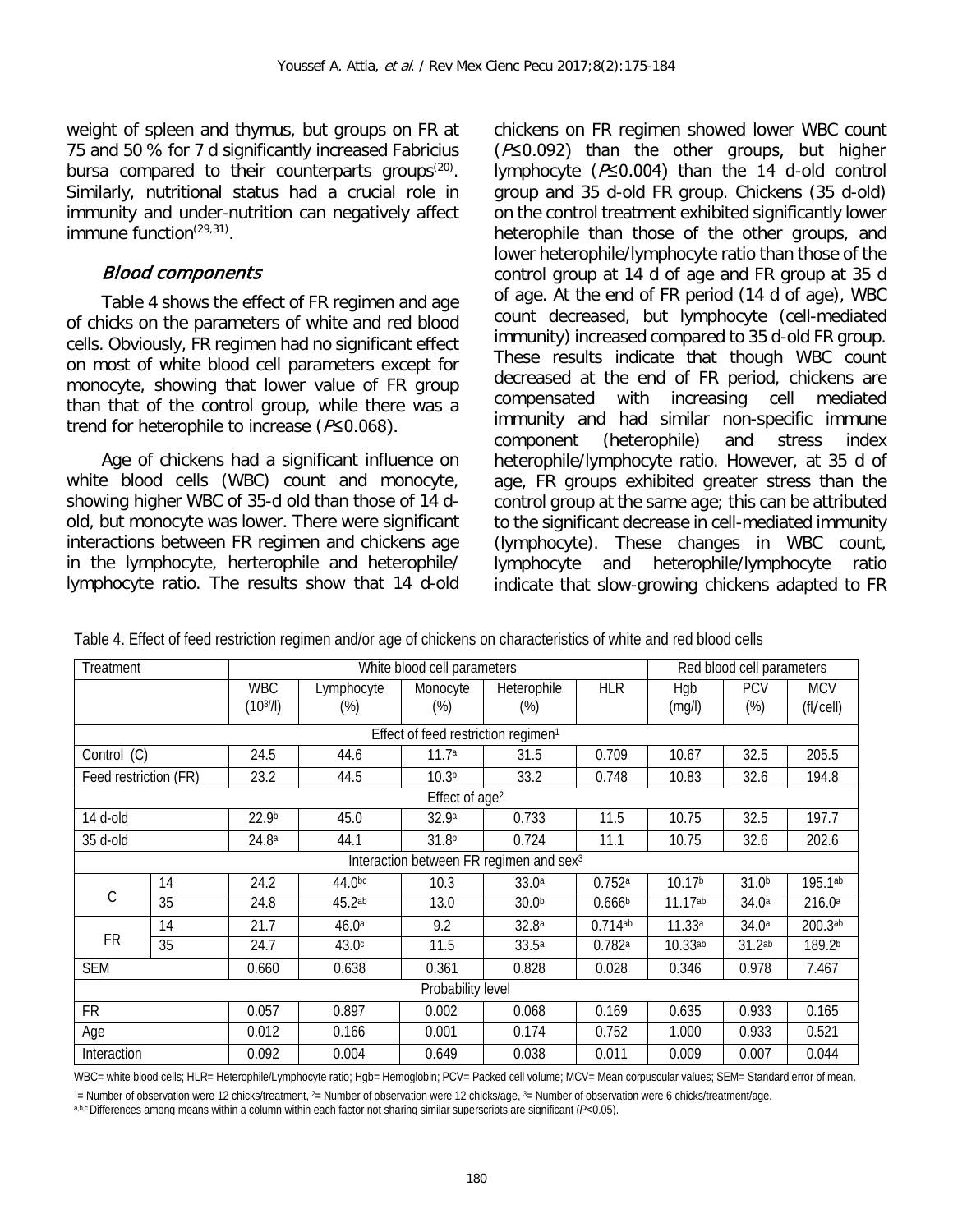regimen by modifying different immune components. The decrease in IgG, HINDV and HIAI at the end of FR period and at the end of the realimentation period confirm this hypothesis. During the first 3 wk of age, a transition from maternal immunity to humoral immunity and development and maturation of immune system occurred<sup>(35)</sup>. These changes in immunoglobulins IgG and antibody against NDV, IBDV and AI proved the improvement in the defence system with increasing age of chickens. However, the decrease of TAC with advanced age of chickens may indicate the use of antioxidants for antibody production during the transient period. Similarly, antibody to NDV of ad libitum fed chickens declined with duration of stress<sup>(36)</sup>. H-L ratio and tonic immobility duration were higher at 41 d of age in broilers fed ad libitum than those FR for 4 h per day from 7 to 21 d and fed *ad libitum* thereafter<sup>(23)</sup>, and FR induced stress on WBC during only the FR period  $(37,38)$ .

It was demonstrated that FR regimen and age of chickens did not significantly affect Hgb, PCV and MCV. However, there were significant interactions between FR regimen and chickens' age on the Hgb,

PCV and MCV. It was found that 14 d-old chickens on FR showed significantly higher Hgb and PCV than its counterpart group on the control regimen. However, MCV of the control group at 35 d of age was significantly higher than that of the FR group at the same age. Moderate FR regimen (27.2 %) during the 2nd wk of age had no deleterious effect on blood haematology, as difference within FR groups was not significant between 14 and 35 d old chickens. Results on the effects of FR regimen on blood haematology are rare in the literature. In concert with the current results, haematological values were not affected by FR or sex  $(P>0.05)^{(17)}$ . In addition, feed removal for 3 or 6 h a day during 5-37 d of age did not significantly affected the PCV and RBC, but feed removal for 6 h significantly increased Hgb compared to the control and 3 h FR groups<sup> $(39)$ </sup>.

### Metabolic profiles

Table 5 reveals the influences of FR regimen and age of chicks on blood plasma biochemical constituents. It was found that FR had a significant effect on only plasma albumin and total cholesterol, but the effect on plasma total protein, globulin,  $T_3$ ,

| Treatment                                       |                   | Total protein<br>(q/dl) | Albumin              | Globulin          | Cholesterol                                                     | $T_3$             | T4      | $T_3/T_4$ | Glucose<br>mg/dl   | Cortisone |
|-------------------------------------------------|-------------------|-------------------------|----------------------|-------------------|-----------------------------------------------------------------|-------------------|---------|-----------|--------------------|-----------|
|                                                 |                   |                         | (q/dl)               | (g/dl)            | (mg/dl)                                                         | (ng/ml)           | (ng/ml) |           |                    | mg/dl     |
| Effect of feed restriction regimen <sup>1</sup> |                   |                         |                      |                   |                                                                 |                   |         |           |                    |           |
| Control                                         |                   | 5.62                    | 3.21 <sup>b</sup>    | 2.41              | 218.8 <sup>a</sup>                                              | 2.44              | 1.35    | 1.83      | 213.3              | 3.88      |
|                                                 | Feed restriction  | 5.64                    | 3.37a                | 2.27              | 211.7 <sup>b</sup>                                              | 2.51              | 1.43    | 1.80      | 208.9              | 4.05      |
|                                                 |                   |                         |                      |                   | Effect of age <sup>2</sup>                                      |                   |         |           |                    |           |
| 14 d-old                                        |                   | 5.75a                   | 3.07 <sup>b</sup>    | 2.68 <sup>a</sup> | 214.9                                                           | 2.58 <sup>a</sup> | 1.38    | 1.88      | 222.5 <sup>a</sup> | 3.94      |
| 35 d-old                                        |                   | 5.51 <sup>b</sup>       | 3.52a                | 1.99b             | 215.5                                                           | 2.38 <sup>b</sup> | 1.39    | 1.75      | 199.8 <sup>b</sup> | 3.98      |
|                                                 |                   |                         |                      |                   | Interaction between FR regimen and age of chickens <sup>3</sup> |                   |         |           |                    |           |
| C                                               | 14                | 5.88a                   | 2.83c                | 3.03 <sup>a</sup> | 219.0                                                           | 2.53              | 1.40    | 1.82      | 223.7              | 3.88      |
|                                                 | 35                | 5.35c                   | 3.58 <sup>a</sup>    | 1.77c             | 218.5                                                           | 2.35              | 1.30    | 1.84      | 203.0              | 3.87      |
| <b>FR</b>                                       | 14                | 5.62 <sup>b</sup>       | 3.30 <sup>b</sup>    | 2.32 <sup>b</sup> | 210.8                                                           | 2.62              | 1.37    | 1.94      | 221.3              | 4.00      |
|                                                 | 35                | 5.67ab                  | $3.45$ <sup>ab</sup> | 2.22 <sup>b</sup> | 212.5                                                           | 2.40              | 1.48    | 1.66      | 196.5              | 4.10      |
|                                                 | <b>SEM</b>        | 0.090                   | 0.075                | 0.135             | 1.638                                                           | 0.087             | 0.070   | 0.107     | 3.749              | 0.102     |
|                                                 | Probability level |                         |                      |                   |                                                                 |                   |         |           |                    |           |
| <b>FR</b>                                       |                   | 0.783                   | 0.038                | 0.335             | 0.0003                                                          | 0.455             | 0.294   | 0.817     | 0.253              | 0.101     |
| Age                                             |                   | 0.014                   | 0.0001               | 0.001             | 0.725                                                           | 0.033             | 0.906   | 0.243     | 0.0001             | 0.686     |
| P value                                         |                   | 0.004                   | 0.001                | 0.0003            | 0.516                                                           | 0.851             | 0.135   | 0.185     | 0.585              | 0.573     |

Table 5. Effect of feed restriction regimen and/or age of chickens on blood plasma biochemical traits

C= control group; FR= Feed restriction; T<sub>3</sub>=Tri-iodotherionine; T<sub>4</sub>= Tetra-iodotherionine; T<sub>3</sub>/T<sub>4</sub>=Tri-iodotherionine/Tetra-iodotherionine ratio; SEM= Standard error of mean.

<sup>1</sup> = Number of observation were 12 chicks/treatment, <sup>2</sup> = Number of observation were 12 chicks/age, <sup>3</sup> = Number of observation were 6 chicks/treatment/age.

a,b,c Differences among means within a column within each factor not sharing similar superscripts are significant (*P*<0.05).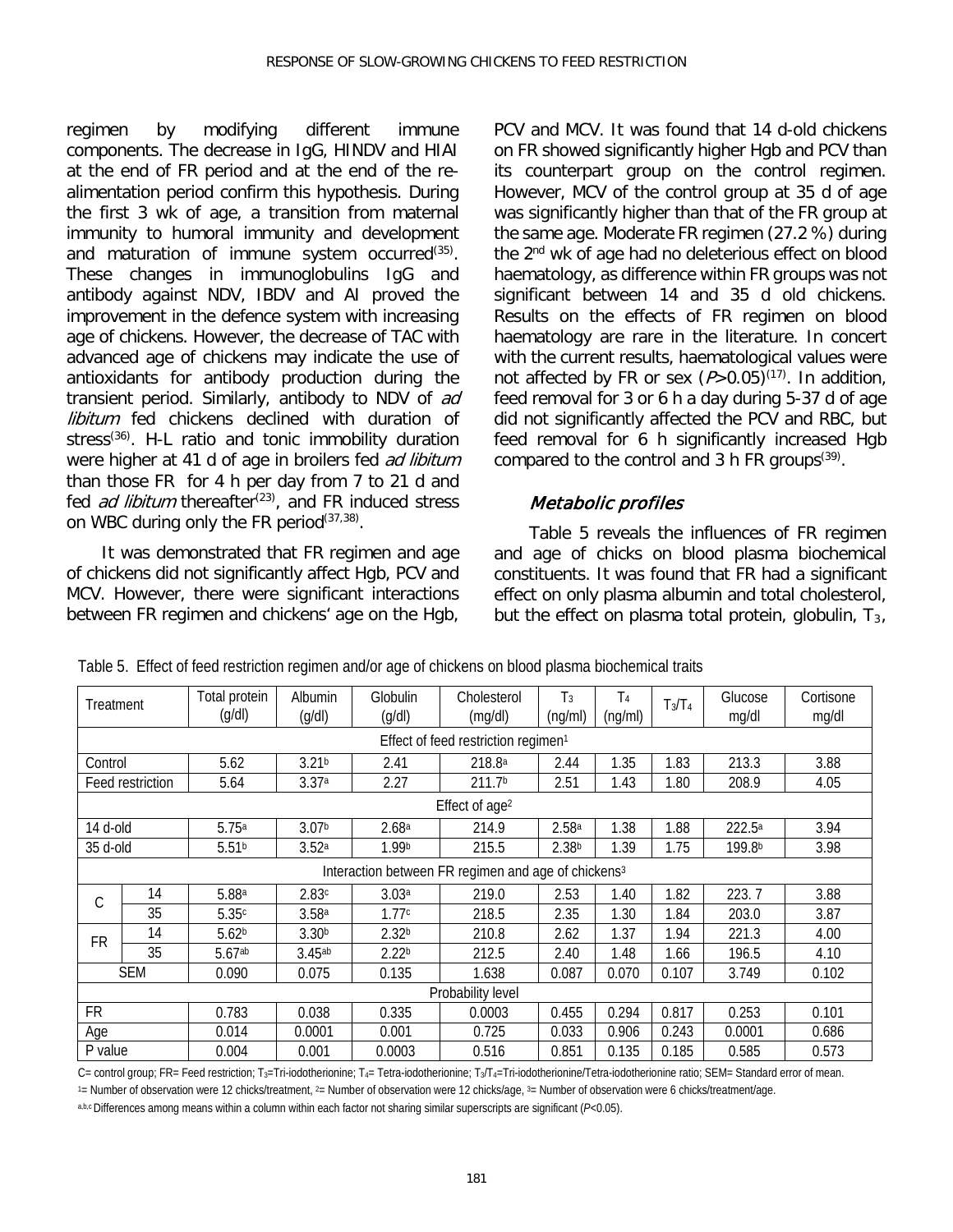$T_4$ ,  $T_3/T_4$ , glucose and cortisone was not significant. FR significantly increased plasma albumin compared to the control group, but decreased plasma cholesterol. On the other hand, increasing age of chickens significantly increased plasma albumin, but decreased plasma total protein, globulin,  $T_3$  and glucose. There were significant interactions between FR regimen and age of chicks on plasma total protein, albumin and globulin. The control group at d 14 of age showed higher plasma total protein and globulin than the other groups except for total protein of the FR group at d 35 of age. However, the contrary trend was observed in the plasma albumin. FR significantly increased plasma albumin (nonspecific immune protein) by 5.3 % compared to the control group, but decreased plasma cholesterol by 3.2 %. Serum glucose  $(P< 0.05)$  and triglyceride (P<0.001) levels decreased at 41 d of age in broilers fed *ad libitum* compared to those restricted for 4 h per day from 7 to 21 d and fed ad libitum thereafter<sup>(20)</sup>. FR at 12.5 and 25 % of the predicted requirement did not significantly influence Hgb, PCV, serum glucose, total protein, globulin, albumin/globulin ratio goats $(40)$ , but decreased serum albumin and urea and improved digestibility of DM, OM, CP, EE and ADF and decreased excretion of N and P. Hepatic leakage (AST and ALT enzymes), muscle catabolism (creatinine) and welfare of chickens (cortisone) at 14 d (end of restriction period) and 35 d of age (end of realimentation period) were not affected by FR regimen.

FR group decreased total protein and globulin (specific immune protein) at the termination of the FR period compared to the control group, but increased plasma albumin (nonspecific immune protein and the most favourable source of amino acids for protein synthesis). At the end of the experiment, total protein, albumin and globulin were completely restored. This is connected with lower IgG, HINDV and HIIBD at the termination of the FR period than those at d 35 of age after 21 d of ad libitum feeding, which indicates that FR decreased nutrient availability for building up specific immunity and that re-alimentation improved immune system $^{(34)}$ . Similarly, plasma total protein and albumin are significantly decreased in either quantitative (fed 85 and 70 % of feed intake by the

control group) or qualitative FR (fed 85 and 70 % of the energy control diet). However, at 35 d of age these blood traits were higher in the qualitative FR aroups $^{(36)}$ .

FR regimen did not negatively affect liver leakage (AST and ALT enzymes), protein metabolism and renal function (creatinine) and welfare of chickens (cortisone) at 14 (end of restriction period) and 35 d of age (end of realimentation period) and markers of liver leakage $(40)$ . However, a significant changes of corticosterone,  $T_{4}$ T3, protein, alkaline phosphatase, creatinine kinase in meat type female chickens caused by moderate and severe quantitative FR, illustrating that FR induces an intensive stress during the rapid growth period of fast-growing chicks $(41)$ . In addition, plasma levels of both  $T_3$  and  $T_4$  were reduced in the FR chicks, and up to 40 % diet dilution decreased cholesterol, triglycerides, plasma T $_3$ <sup>(42)</sup>, but uric acid and plasma  $T_4$  increased at 21 d of age<sup> $(43)$ </sup>. Differences in metabolic profiles and thyroid hormones could be attributed to strain and growth of chickens, duration and intensity of FR.

#### **CONCLUSIONS AND IMPLICATIONS**

Collectively, slow-growing chickens could tolerate 27.2 % of feed restriction during the 7-14 d of age without significant differences in feed intake, FCR, health status and metabolic profiles at 35 d of age, showing compensatory growth during 15-35 d of age.

## **LITERATURA CITADA**

- Zhan XA, Wang M, Ren H, Zhao RQ, Li JX, Tan ZL. Effect of early feed restriction on metabolic programming and compensatory growth in broiler chickens. Poult Sci 2007;86:654-660.
- Saleh K, Attia YA, Younis H. Effect of feed restriction and breed on compensatory growth, abdominal fat and some production traits of broiler chicks. Archiv Für Geflügelkunde 1996;60:153-159.
- 3. Butzen FM, Vieira MM, Kessler AM, Aristimunha PC, Marx FR, Bockor L, Ribeiro A ML. Early feed restriction in broilers. II: Body composition and nutrient gain. J Appl Poult Res 2015;24:198-205.
- 4. Butzen FM, Ribeiro AML, Vieira MM, Kessler AM, Dadalt JC, Della MP. Early feed restriction in broilers. I– Performance, body fraction weights, and meat quality. J Appl Poult Res 2013;22:251-259.
- 5. Attia YA, Osman Mona, Abou-Egla El-Samra, El-Deek AA. Response of growth, feed conversion and characteristics of broiler chicks to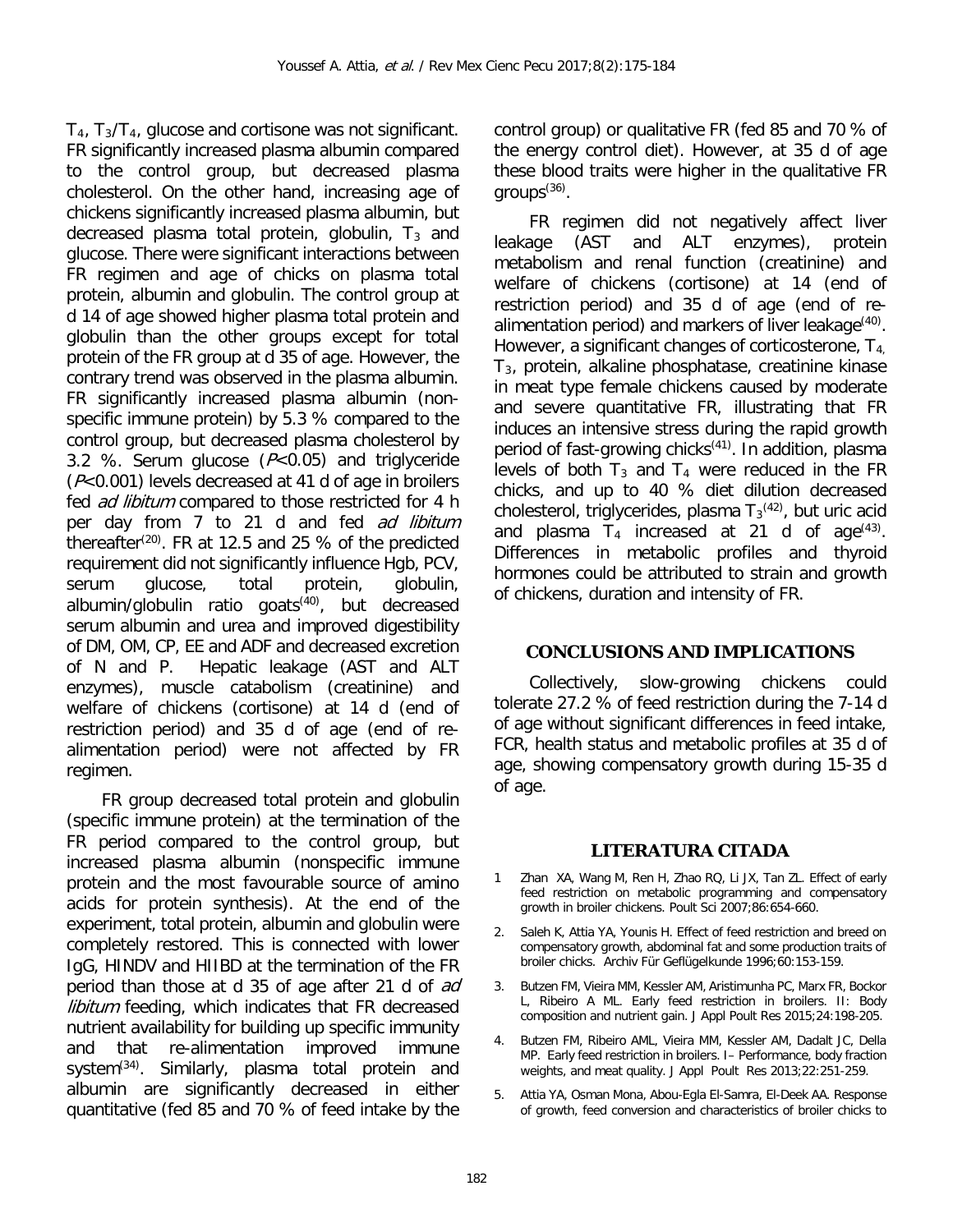feed restriction methods, time and diet quality. Mansoura Univ. J Agric Sci 1995;20:3261-3282.

- 6. Netshipale AJ, Benyi K, Baloyi JJ, Mahlako KT, Mutavhatsindi TF. Responses of two broiler chickens strains to early-age skip-a-day feed restriction in a semi-arid subtropical environment. African J Agr Res 2012;7:6523-6529.
- 7. Hassanien HHM, Abdel-Wareth AAA, El-Deek AA. Interaction effects between feed physical form and feed restriction on performance and carcass characteristics of broilers. Egypt. J Anim Prod 2013;50:19-26.
- 8. Attia YA, Abd Al-Hamid AE, Ibrahim MS, Al-Harthi M.A, Bovera F, El-Naggar A. Productive performance, biochemical and hematological traits of broiler chicks supplemented with propolis, bee pollen, and mannan oligosaccharides continuously or intermittently. Livestock Sci 2014;164:87-95.
- 9. Attia YA, Abd- El-Hamid EA, El-Hanoun AM, Al-Harthi MA, Mansour GM, Abdella MM. Responses of the fertility, semen quality, blood constituents, immunity and antioxidant status of rabbit bucks to type and magnetizing of water. Ann Anim Sci 2015;15:387-407.
- 10. Young DS, Pestaner CL, Gilberman U. Effects of drugs on clinical laboratory tests. Clin Chem 1975;21:3660-3669.
- 11. Kawahara E, Ueda T, Nomura S. In vitro phagocytic activity of white spotted shark cells after injection with Aeromonas salmonicida extracelluar products. Gyobyo Kenkyu, Japan 1991;26:213-214.
- 12. King DJ, Seal BS. Biological and molecular characterization of Newcastle disease virus NDV field isolates with comparisons to reference NDV strains. Avian Dis 1998;42:507-516.
- 13. Takatsy GY. The use of spiral loops in serological and virological micromethods. Acta Microbiol. Acad Sci Hung 1956;3:197.
- 14. Cosgrove A. Handbook of histopathological and histochemical staining techniques. 3rd ed., London, UK: Butterworth; 1962.
- 15. Rainger GE, Rowley AF. Antibacterial activity in the serum and mucus of rainbow trout, Oncorhynchus mykiss following immunization with Aeromonas salmonicida. Fish Shellfish Immunol 1993;3:475-482.
- 16. SAS Institute. SAS® User's Guide: Statistics. 6th ed., (Cary, NC, SAS Institute Inc.), USA. 1996.
- 17. Junqueira OM, Fonseca LEC, Araújo LF, Duarte KF, Araújo CS. da S. Rodrigues EAP. Feed restriction on performance and blood parameters of broilers fed diets with different sodium levels. Rev Bras Cienc Avic 2003;5:225-230 http://dx.doi.org/10.1590/S1516- 635X2003000200003.
- 18. Jalal MAR, Zakaria HA. The effect of quantitative feed restriction during the starter period on compensatory growth and carcass characteristics of broiler chickens. Pak J Nutr 2012;11:719-724.
- 19. Zubair AK, Leeson S. Compensatory growth in the broiler chickens: a review. World's Poult Sci J 1996;52:189-201.
- 20. Jahanpour H, Seidavi A, Qotbi AAA, Van Den Hoven R, Rocha e Silva S, Laudadio V, Tufarelli V. Effects of the level and duration of feeding restriction on carcass components of broilers. Arch Anim Breed 2015;58:99-105.
- 21. [Onbaşılar](http://link.springer.com/search?facet-author=%22E.+E.+Onba%C5%9F%C4%B1lar%22) EE, [Yalçın](http://link.springer.com/search?facet-author=%22S.+Yal%C3%A7%C4%B1n%22) S, [Torlak](http://link.springer.com/search?facet-author=%22E.+Torlak%22) E, [Özdemir](http://link.springer.com/search?facet-author=%22P.+%C3%96zdemir%22) P. Effects of early feed restriction on live performance, carcass characteristics, meat and

liver composition, some blood parameters, heterophil-lymphocyte ratio, antibody production and tonic immobility duration. [Trop Anim](http://link.springer.com/journal/11250)  [Health Prod](http://link.springer.com/journal/11250) 2009;41:1513-1519.

- 22. Rezaei M, Teimouri AJ, Sayyahzadeh PH, Waldroup PW. Effect of diet dilution in the starter period on performance and carcass characteristics of broiler chicks. J Centr Europ Agri 2006;7:63-70.
- 23. Ferrell CL, Koong LJ, Nienaber JA. Effects of previous nutrition on body composition and maintenance energy costs of growing animals. Br J Nutr 1986; 56:595-605.
- 24. Tumova E, Skrivan M, Skirvanova V, Kacerovska L. Effect of early feed restriction on growth in broiler chickens, turkeys and rabbits. Czech J Anim Sci 2002;47: 418-428.
- 25. Sahraei M. Feed restriction in broiler chickens production: A review. Global Veterinaria 2012;8:449-458.
- 26. [Woof JM,](http://www.ncbi.nlm.nih.gov/pubmed/?term=Woof%20JM%5BAuthor%5D&cauthor=true&cauthor_uid=16362985) [Kerr MA.](http://www.ncbi.nlm.nih.gov/pubmed/?term=Kerr%20MA%5BAuthor%5D&cauthor=true&cauthor_uid=16362985) The function of immunoglobulin A in immunity. [J Pathol](http://www.ncbi.nlm.nih.gov/pubmed/16362985) 2006; 208:270-82.
- 27. Junqueira LC, Carneiro J. Basic histology, USA: McGraw-Hill; 2003. [ISBN](https://en.wikipedia.org/wiki/International_Standard_Book_Number) [0-8385-0590-2.](https://en.wikipedia.org/wiki/Special:BookSources/0-8385-0590-2)
- 28. Holmgren J, Czerkinsky C. Mucosal immunity and vaccines. Nature<br>Medicine 2005: 11:S45-S53. doi:10.1038/nm1213. Medicine 2005; 11:S45–S53. [doi](https://en.wikipedia.org/wiki/Digital_object_identifier):[10.1038/nm1213](https://dx.doi.org/10.1038%2Fnm1213). [PMID](https://en.wikipedia.org/wiki/PubMed_Identifier) [15812489.](https://www.ncbi.nlm.nih.gov/pubmed/15812489)
- 29. Kidd MT. Nutritional modulation of immune function in broilers-Review. Poult Sci 2004;83:650-657.
- 30. Al-Khalifa Hanan, Givens DI, Rymer C, Yaqoob P. Effects of n-3 fatty acids on immune function in broiler chickens. Poult Sci 2012;91:74-88.
- 31. Jang IS, Kang SY, Ko YH, Moon YS, Sohn SH. Effect of qualitative and quantitative feed restriction on growth performance and immune function in broiler chickens. Asian-Aust J Anim Sci 2009;22:388-395.
- 32. Glick B, Taylor JR, Martin DE, Watabe M, Day EJ, Thompson D. Calorie-protein deficiencies and the immune response of the chickens. II. Cell mediated immunity. Poult Sci 1983;62:1889-1893.
- 33. Fassbinder-Orth CA, Karasov WH. Effects of feed restriction and realimentation on digestive and immune function in the Leghorn chick. Poult Sci 2006;85:1449-1456.
- 34. Mahmood S, Ahmad F, Masood A, Kausar R. Effects of feed restriction during starter phase on subsequent growth performance, dressing percentage, relative organ weights and immune response of broilers. Pak Vet J 2007;27:137-141.
- 35. Davison TF, Morris TR, Payne LN. Poultry immunology. Poultry Science Symposium Series, CARFAX Publishing Company, Abingdon, England. 1996(24).
- 36. Zulkifli I, Che Norma MT, Israf DA, Omar AR. The effect of early age feed restriction on subsequent response to high environmental temperatures in female broiler chickens. Poult Sci 2000;79:1401-1407.
- 37. Azis A. Performance and heterophil to lymphocyte (H/L) ratio profile of broiler chickens subjected to feeding time restriction. Inter J Poult Sci 2012;11:153-157.
- 38. Bovera F, Lestingi A, Piccolo G, Iannaccone F, Attia YA, Tateo A. Effect of water restriction on growth performance, feed nutrient digestibility, carcass and meat traits of rabbits. Animal 2013;7:1600-1606.